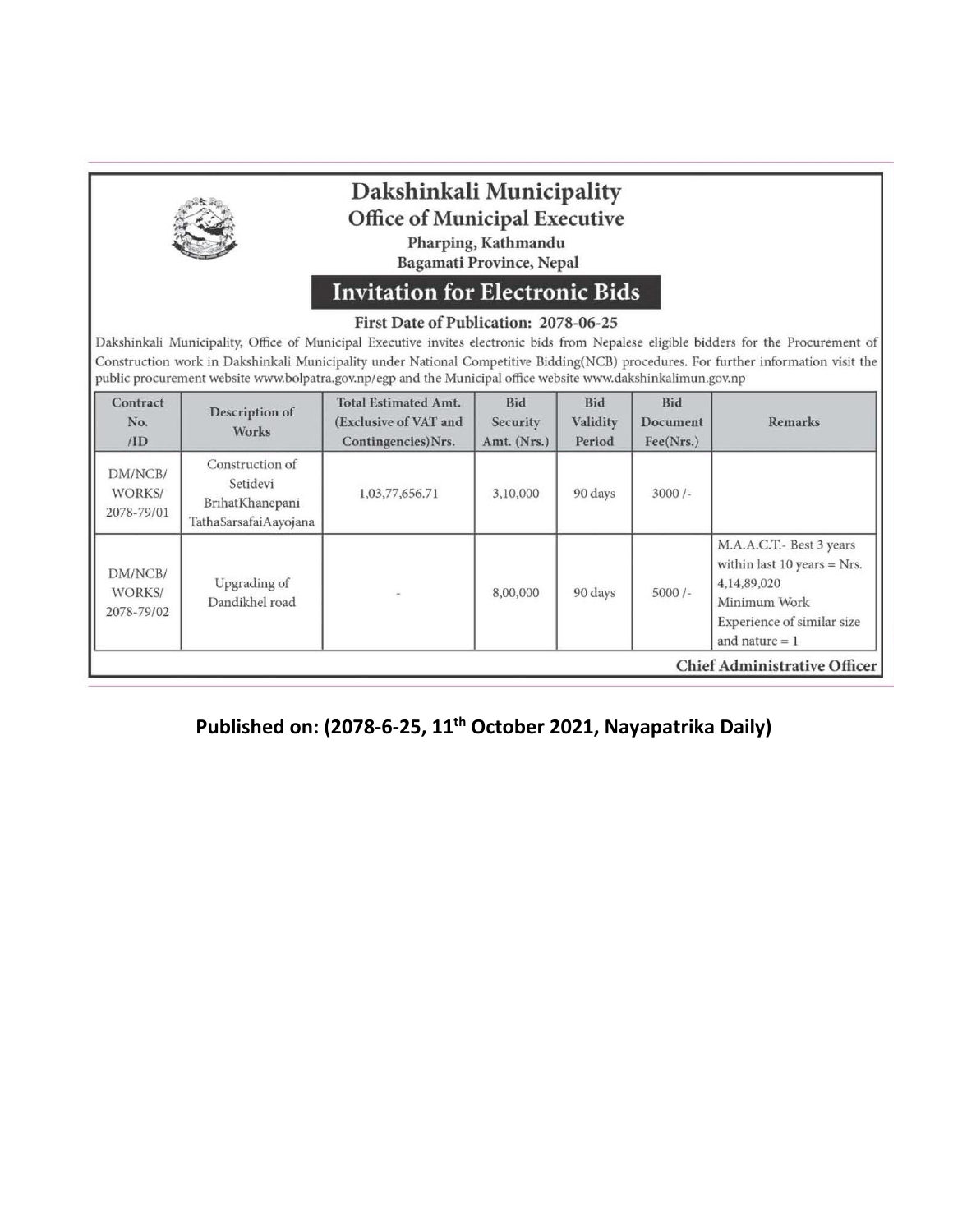# **Invitation for Online Bids Dakshinkali Municipality,Pharping Kathmandu Government of Nepal (GoN)**

Invitation for Online Bids for the Construction of Setidevi Brihat Khanepani Tatha Sarsafai Aayojana

Contract Identification No: DM/NCB/WORKS/2078-79/01

## Date of publication: 11-10-2021 00:00

- 1. Dakshinkali Municipality,Pharping Kathmandu invites sealed bids or electronic bids from Nepalese eligible bidders for the construction of Construction of 100 cum Water Tank, Distribution lines, Transmission lines, Pump & fittings, Retaining wall and Building Items. under National Competitive Bidding procedures.<br>The estimated amount for the works is Rs. (in NRs) 10377656.71 (Exclusive of VAT and Contingencies) The estimated amount for the works is  $\bar{R}s$ . (in NRs) 10377656.71
- 2. Eligible Bidders may obtain further information and inspect the bidding document at the office of Dakshinkali Municipality,Pharping Kathmandu, Kathmandu, Kathmandu, Bagmati Province, Nepal or may visit PPMO website www.bolpatra.gov.np/egp.
- 3. A complete set of Bidding Documents may be purchased from the office Dakshinkali Municipality,Pharping Kathmandu, Kathmandu, Kathmandu, Bagmati Province, Nepal and the office Dakshinkali Municipality,Pharping Kathmandu, Kathmandu, Kathmandu, Bagmati Province, Nepal by eligible Bidders on the submission of a written application, along with the copy of company/firm registration certificate, and upon payment of a non-refundable fee of NRs.3000.0 till null during office hours.

ORBidder who chooses to submit their bid electronically may purchase the hard copy of the bidding documents as mentioned above or may download the bidding documents for e-submission from PPMO's Web Site www. bolpatra.gov.np./egp,. Bidders, submitting their bid electronically, should deposit the cost(as specified above) of bidding document in the Project's Rajaswa (revenue) account as specified below and the scanned copy (pdf format) of the Bank deposit voucher shall be uploaded by the bidder at the time of electronic submission of the bids. Information to deposit the cost of bidding document in Bank:

| Name of the Bank:  | Rastriya Banijya Bank Ltd.                   |
|--------------------|----------------------------------------------|
| Name of Office:    | Dakshinkali Municipality, Pharping Kathmandu |
| Office Code no:    |                                              |
| Office Account no: | 1200100301010002                             |

Rajaswa (revenue) Shirshak no.:

4. Pre-bid meeting shall be held at Dakshinkali Municipality,Pharping Kathmandu Kathmandu Kathmandu Bagmati Province Nepal at 31-10-2021 13:00 hours.

shall be valid for 30 days beyond the validity period of the bid.

5. Sealed or electronic bids must be submitted to the office Dakshinkali Municipality,Pharping Kathmandu, Kathmandu, Kathmandu, Bagmati Province, Nepalby hand/courier or through PPMO website www.bolpatra.gov. np/egp on or before 10-11-2021 12:00. Bids received after this deadline will be rejected.

The bids will be opened in the presence of Bidders' representatives who choose to attend at 10-11-2021 14:00 at the office of Dakshinkali Municipality,Pharping Kathmandu Kathmandu Kathmandu Bagmati Province Nepal. Bids must be valid for a period of 90 days after bid opening and must be accompanied by a bid security or scanned copy of the bid security in .pdf format in case of e-bid, amounting to a minimum of NRs. 310000.0, which 6.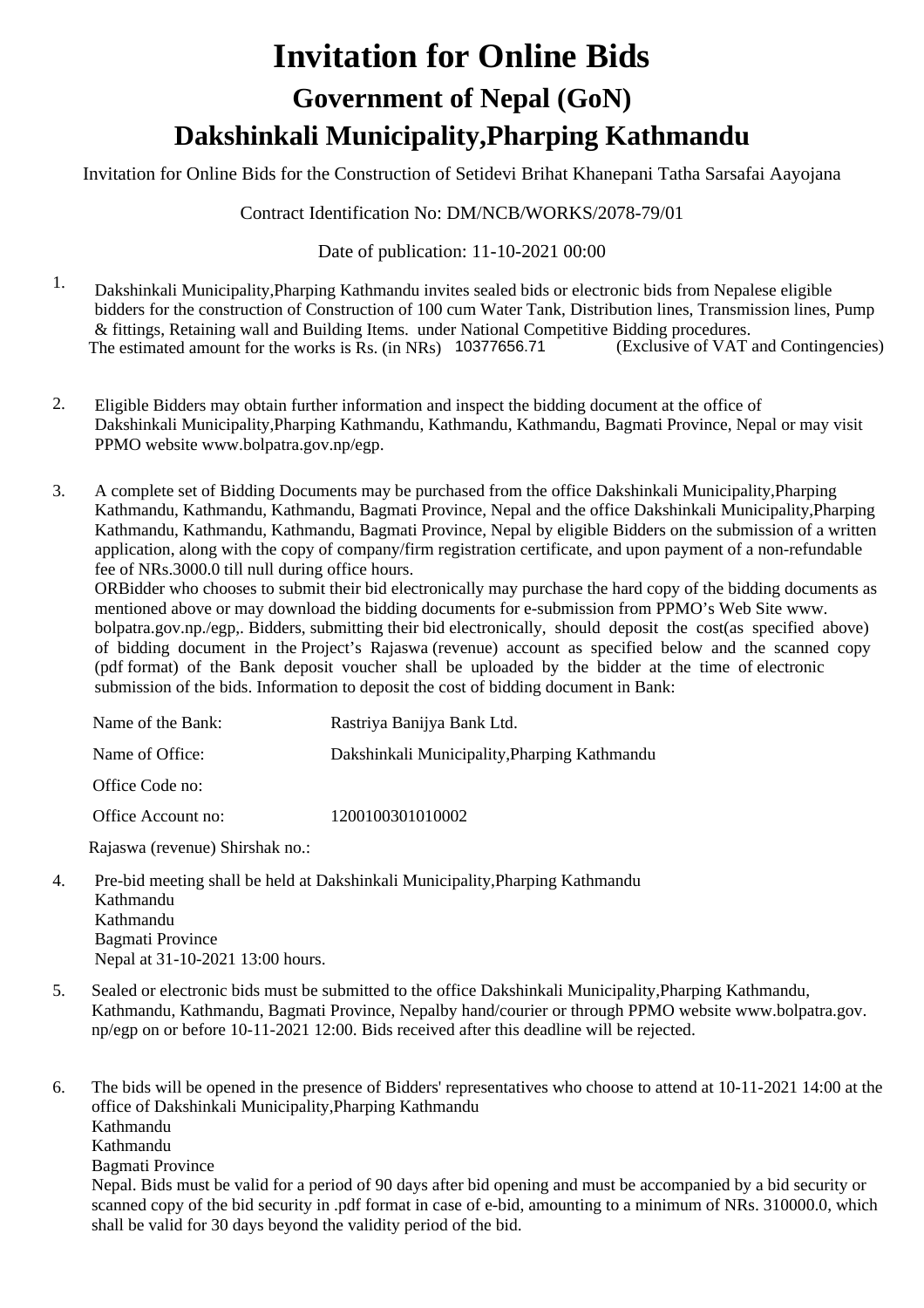- If the last date of purchasing and /or submission falls on a government holiday, then the next working day shall be considered as the last date. In such case the validity period of the bid security shall remain the same as specified for the original last date of bid submission. 7.
- 8. Evaluation and Qualification Criteria:

#### **Conflict of Interest:**

No conflicts of interest in accordance with ITB Sub-Clause 4.3. Single Entity : must meet requirement Joint Venture : All Partners Combined : existing or intended JV must meet requirement Each Partner : must meet requirement One Partner : not applicable Documents: Submission Requirements : Letter of Bid

#### **Government-owned Entity:**

Bidder required tomeet conditions of ITB Sub-Clause 4.5. Single Entity : must meet requirement Joint Venture : All Partners Combined : existing or intended JV must meet requirement Each Partner : must meet requirement One Partner : not applicable Documents: Submission Requirements : Forms ELI - 1, ELI - 2, with attachments

#### **UN Eligibility:**

Not having been declared ineligible based on a United Nationsresolution or Employer's country law, as described in ITB Sub-Clause 4.8. Single Entity : must meet requirement Joint Venture : All Partners Combined : existing or intended JV must meet requirement Each Partner : must meet requirement One Partner : not applicable Documents: Submission Requirements : Letter of Bid

#### **Other Eligibility: Firm Registration Certificate:**

Single Entity : must meet requirement Joint Venture : All Partners Combined : not applicable Each Partner : must meet requirement One Partner : not applicable Documents: Submission Requirements : Document attachment

## **Other Eligibility: Business Registration Certificate (License):**

Single Entity : must meet requirement Joint Venture : All Partners Combined : not applicable Each Partner : must meet requirement One Partner : not applicable Documents: Submission Requirements : Document attachment

## **Other Eligibility: VAT and PAN Registration certificate:**

Single Entity : must meet requirement Joint Venture : All Partners Combined : not applicable Each Partner : must meet requirement One Partner : not applicable Documents: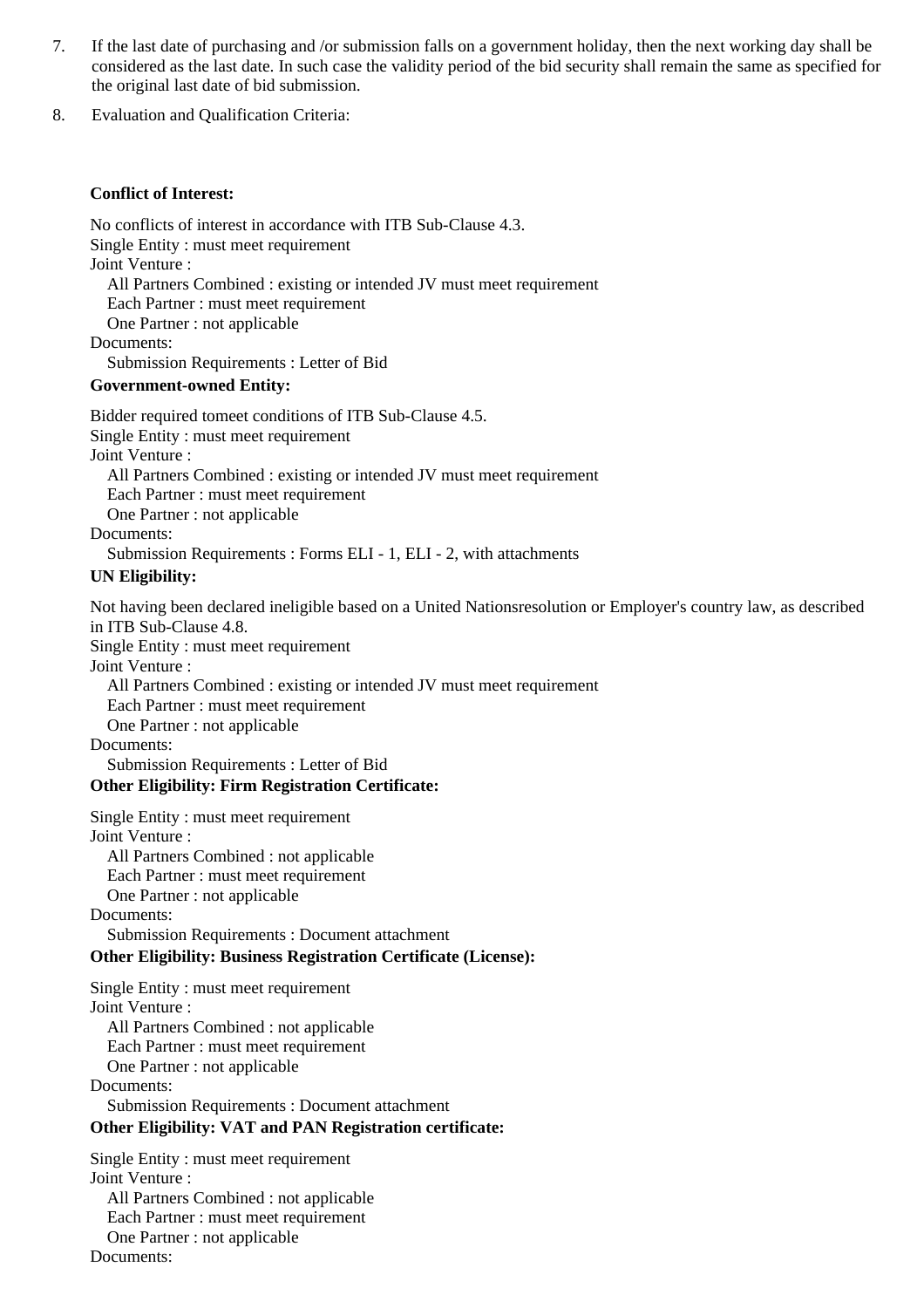Submission Requirements : Document attachment

## **Other Eligibility: Tax Clearance certificate:**

Tax clearances certificate for the F/Y 2077/78 or Tax return submission evidence or evidence of tax time extension for. Single Entity : must meet requirement Joint Venture : All Partners Combined : not applicable Each Partner : must meet requirement One Partner : not applicable Documents: Submission Requirements : Document attachment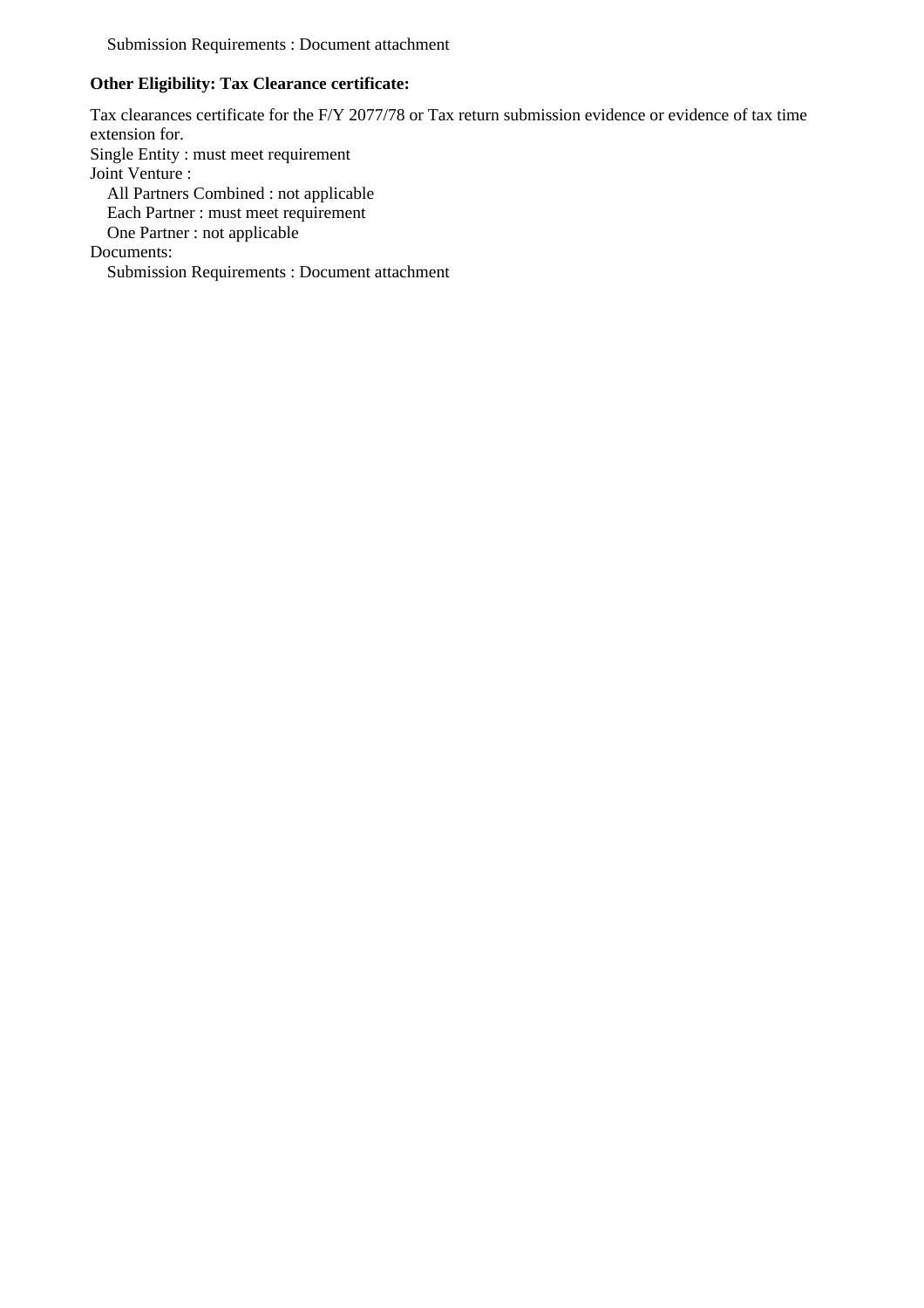# **Invitation for Bids Dakshinkali Municipality,Pharping Kathmandu Government of Nepal (GoN)**

Invitation for Bids for the Upgrading Of Dadhikhel road

## IFB No: DM/NCB/WORKS/2078-79/02

## Contract Identification No: DM/NCB/WORKS/2078-79/02

## Date of publication: 11-10-2021 00:00

- 1. The Government of Nepal [GoN] has allocated funds towards the cost of Upgrading Of Dadhikhel road and intends to apply part of the funds to cover eligible payments under the Contract for Upgrading Of Dadhikhel road (Contract No: DM/NCB/WORKS/2078-79/02). Bidding is open to all eligible bidders as per Section V of Bidding Document
- Dakshinkali Municipality,Pharping Kathmandu invites electronic bids from eligible bidders for the construction of Upgrading Of Dadhikhel road under National Competitive Bidding – Single Stage Two Envelope Bidding procedures. 2.

Only eligible bidders with the following key qualifications should participate in this bidding:

Minimum Average Annual Construction Turnover of the best 3 years within the last 10 years: 41489020 Minimum Work experience of similar size and nature: 1

- Under the Single Stage, Two Envelope Procedure, Bidders are required to submit simultaneously two separate sealed envelopes, one containing (i) the Technical Bid and the other (ii) the Price Bid, both in turn enclosed in one sealed envelope as per the provision of ITB 21 of the Bidding Document. 3.
- 4. Eligible Bidders may obtain further information and inspect the Bidding Documents at the office of Dakshinkali Municipality,Pharping Kathmandu, Kathmandu, Kathmandu, Bagmati Province, Nepal or may visit PPMO e-GP system www.bolpatra.gov.np/egp.
- 5. If hard-copy is allowed then a complete set of Bidding Documents may be purchased from the office Dakshinkali Municipality,Pharping Kathmandu, Kathmandu, Kathmandu, Bagmati Province, Nepal by eligible Bidders on the submission of a written application, along with the copy of company/firm registration certificate, and upon payment of a non-refundable fee of 5000.0 NRs. till 10-11-2021 12:00 during office hours.

Or

Bidder who chooses to submit their bid electronically may purchase the hard copy of the bidding documents as mentioned above or may download the bidding documents for e-submission from PPMO's e-GP system www. bolpatra.gov.np/egp. Bidders, submitting their bid electronically, should deposit the cost of bidding document in the Project's Rajaswa (revenue) account as specified below

Information to deposit the cost of bidding document in Bank:

| Name of the Bank:              | Rastriya Banijya Bank Ltd.                   |
|--------------------------------|----------------------------------------------|
| Name of the Office:            | Dakshinkali Municipality, Pharping Kathmandu |
| Office Code no:                |                                              |
| Office Account no:             | 1200100301010002                             |
| Rajaswa (revenue) Shirshak no: |                                              |
|                                |                                              |

6. Pre-bid meeting shall be held at Dakshinkali Municipality,Pharping Kathmandu Kathmandu Kathmandu Bagmati Province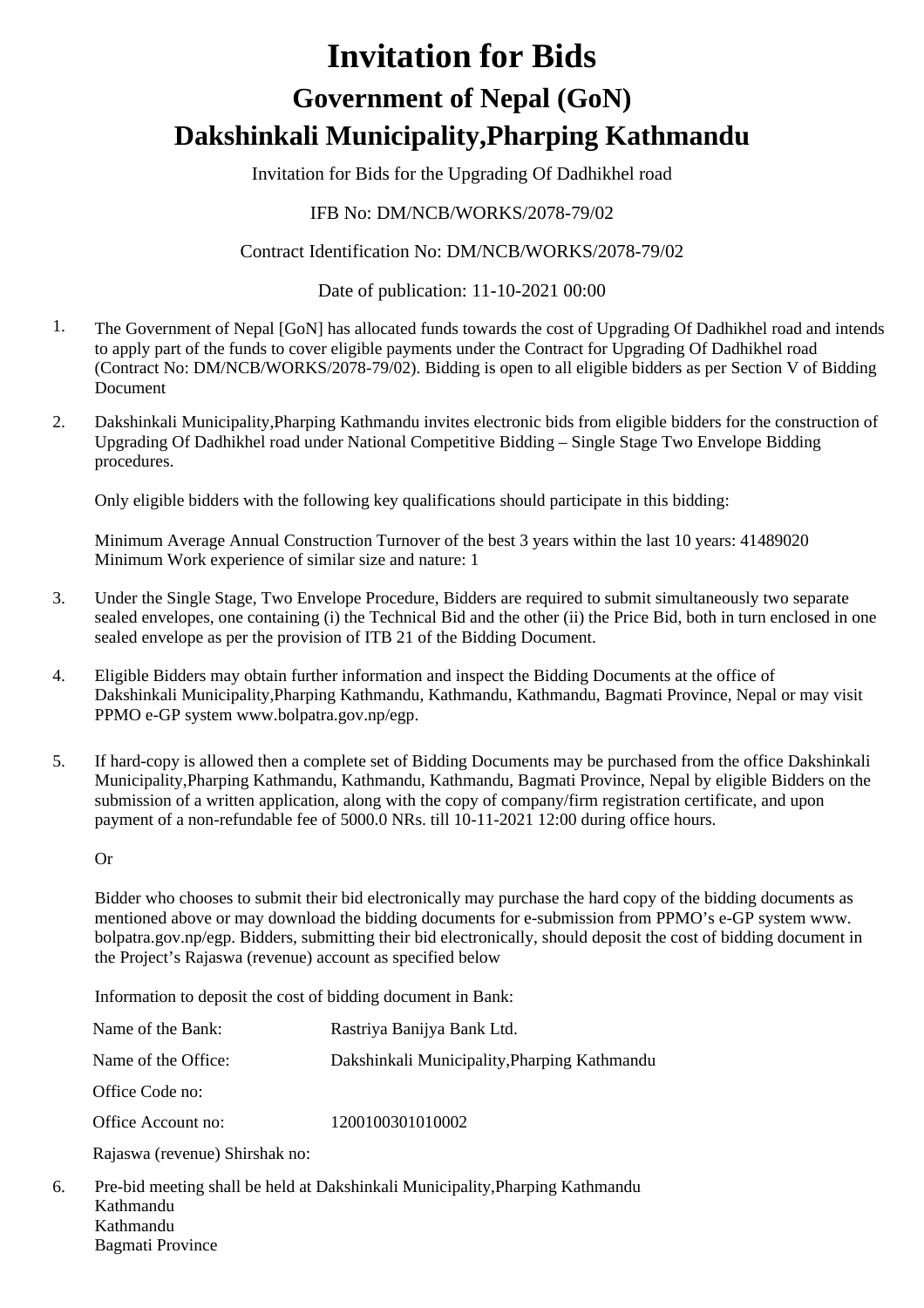- 7. Sealed or electronic bids must be submitted to the office Dakshinkali Municipality,Pharping Kathmandu, Kathmandu, Kathmandu, Bagmati Province, Nepal by hand/courier or through PPMO's e-GP system www.bolpatra. gov.np/egp on or before 10-11-2021 12:00. Bids received after this deadline will be rejected.
- The bids will be opened in the presence of Bidders' representatives who choose to attend at 10-11-2021 14:00 hours at the office of Dakshinkali Municipality,Pharping Kathmandu Kathmandu Kathmandu Bagmati Province Nepal. Bids must be valid for a period of 90 days after bid opening and must be accompanied by a bid security or scanned copy of the bid security in pdf format in case of e-bid, amounting to a minimum of NRs. 800000 which shall be valid for 30 days beyond the validity period of the bid. 8.
- If the last date of purchasing and /or submission falls on a government holiday, then the next working day shall be considered as the last date. In such case the validity period of the bid security shall remain the same as specified for the original last date of bid submission. 9.
- 10. Evaluation and Qualification Criteria:

#### **Nationality:**

Nationality in accordance with ITB Subclause 4.2. Single entity : must meet requirements.

In case of joint ventures,

each partner: must meet requirement. all partners: must meet requirement. One partner: Not Applicable.

Document required: Letter of Technical Bid Forms ELI –1; ELI –2 with attachments.

#### **Conflict of Interest:**

No conflicts of interest in accordance with ITB Sub- Clause 4.3.

For Single Entity : Must meet requirement For joint Venture, All partners combined : existing or intended JV must meet requirement. Each partner : Must meet requirement. One partner : Not applicable.

Documents Submission Requirements : Letter of Technical Bid.

#### **Government/DP Eligibility:**

Requirement : Not having been declared ineligible by government/DP, as described in ITB Sub-Clause 4.4.

Single entity : must meet requirements.

In case of joint ventures, each partner : must meet requirement. All partners : must meet requirement. One partner : Not applicable.

Documents Required : Letter of Technical Bid.

#### **Government-Owned Enterprise:**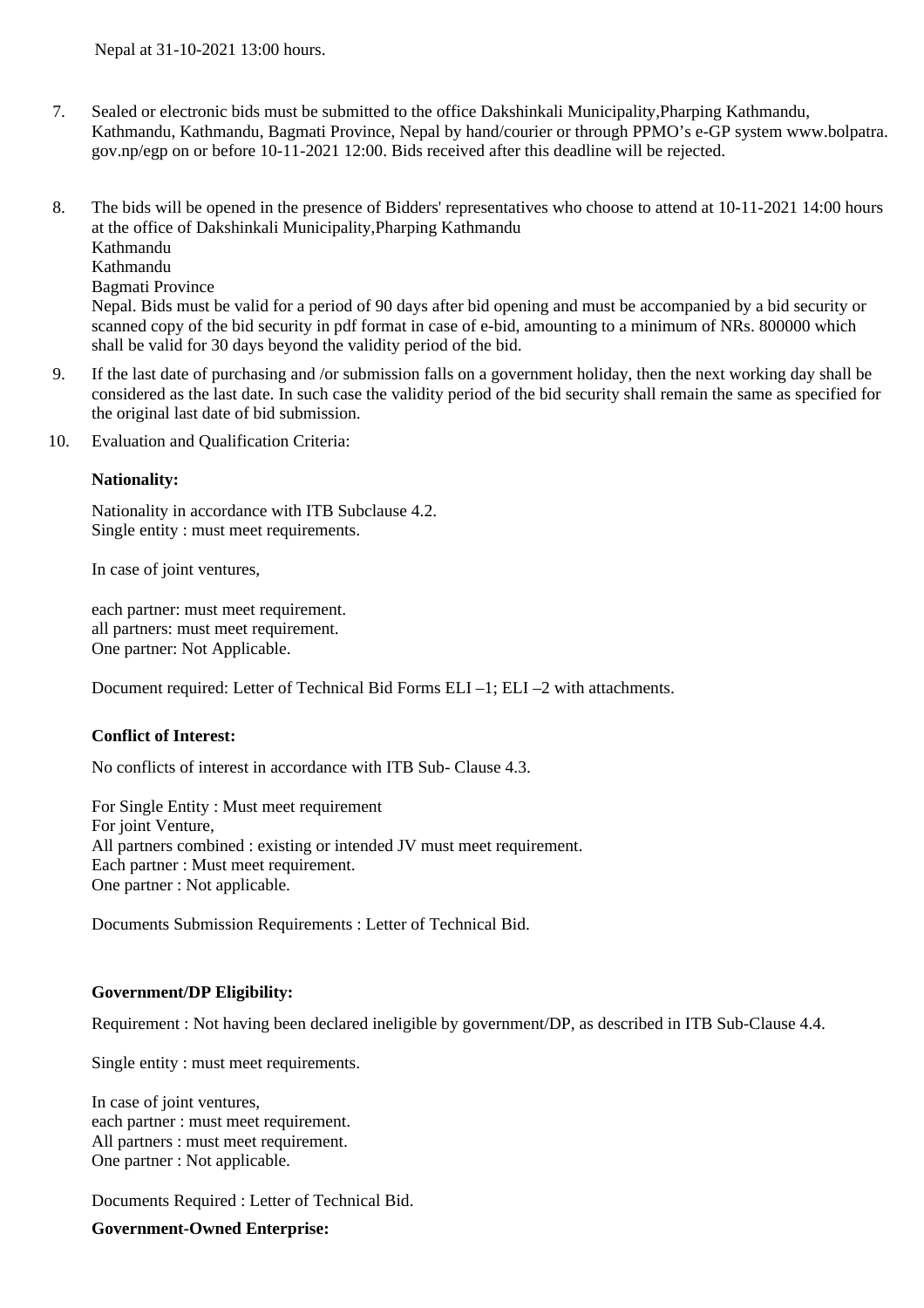Bidder required to meet conditions of ITB Sub-Clause 4.5.

For Single Entity : Must meet requirement For joint Venture , Each partner: Must meet requirement. All combined partner: existing or intended JV must meet requirement. One partner-> Not Applicable.

Documents Submission Requirements : Forms ELI - 1, ELI - 2, with attachments

#### **United Nations Eligibility:**

Not having been declared ineligible based on a United Nations resolution or Employer's country law, as described in ITB Sub-Clause 4.8. For Single Entity : Must meet requirement For joint Venture, All combined partner : existing or intended JV must meet requirement. Each partner : must meet requirement. One partner -> not applicable.

Documents Submission Requirements : Letter of Technical Bid.

#### **Other Eligibility : Firm Registration Certificate:**

Firm Registration Certificate

For Single Entity : Must meet requirement For joint Venture, Each partner : must meet requirement. For all partner combined and one partner : not applicable.

Documents Submission Requirements : Document attachment.

#### **Other Eligibility : Business Registration Certificate:**

Business Registration Certificate

For Single Entity : Must meet requirement For joint Venture. Each partner : must meet requirement. For all partner combined and one partner : not applicable.

Documents Submission Requirements : Document attachment.

#### **Other Eligibility : VAT and PAN Registration:**

VAT and PAN Registration(only for domestic bidders)

For Single Entity : Must meet requirement For joint Venture, Each partner : must meet requirement. For all partner combined and one partner : not applicable.

Documents Submission Requirements : Document attachment.

## **Other Eligibility : Tax Clearance Certificate/Tax return submission evidence/evidence of time extension for the F/Y (Only for domestic bidders)**

**:**

Tax Clearance Certificate/Tax return submission evidence/evidence of time extension for the F/Y2077-78(Only for domestic bidders)

For Single Entity : Must meet requirement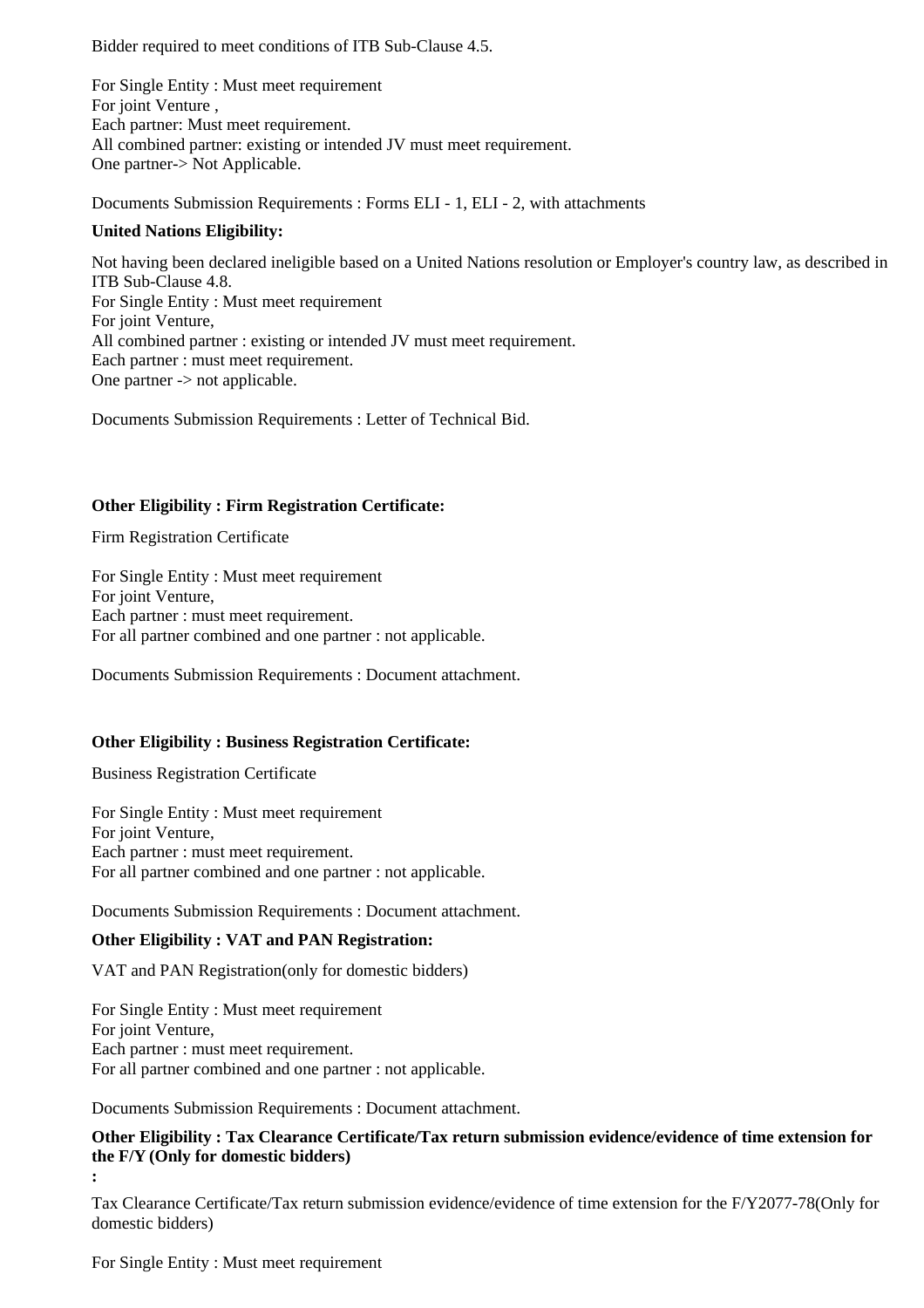For joint Venture, Each partner: must meet requirement. For all partner combined and one partner : not applicable. Documents Submission Requirements : Document attachment.

#### **Pending Litigation and Arbitration:**

All pending litigation shall be treated as resolved against the Bidder and so shall in total not represent more than 50 percent of the Bidder's net worth.

Note:

(1) The percentage should normally be within the range of 50% to 100% of the Bidder's net worth.

For Single Entity : must meet requirement by itself or as partner to past or existing JV

For joint Venture :Each partner must meet requirement by itself or as partner to past or existing JV. All partner combined and one partner -> not applicable.

Documents Submission Requirements : Form LIT - 1

#### **General Construction Experience:**

Experience under construction contracts in the role of contractor, subcontractor, or management contractor for at least the last 3 years prior to the applications submission deadline.

Note:

(1)Insert number of years in words and figures. The time period is normally 5 years, but may be reduced to not less than 3 years, according to the nature of works.

#### **Contracts of Similar Size and Nature:**

1

#### **Construction Experience in Key Activities:**

For the above or other contracts executed during the period stipulated in 2.4.2(a) above, a minimum construction experience in the following key activities : RCC works:- 699 cu.m

[list activities indicating volume, number or rate of production as applicable; for the key activity (ies) in the subject contract. The rates should be about 80% of the estimated production rates of the key activity(ies) in the subject contract as needed to meet the expected construction schedule with due allowance for adverse climatic conditions.]

List the production rate(s) for the key activity (ies) in the subject contract. The rates should be about 80% of the estimated production rates of the key activity(ies) in the subject contract as needed to meet the expected construction schedule with due allowance for adverse climatic conditions.

#### **Historical Financial Performance:**

Submission of audited balance sheets and income statements, for the last 3 years to demonstrate the current soundness of the Bidder's financial position. As a

minimum, a Bidder's net worth calculated as the difference between total assets and total liabilities should be positive.

Note:

(1) The financial information provided by a Bidder should be reviewed in its entirety to allow a truly informed judgment, and the pass-fail decision on the financial position of the Bidder should be given on this basis. Balance sheet of the past three to five years period which shall be decided according to the nature of the work. For Single Entity : Must meet requirement

For joint Venture : Each partner Must meet requirement. All partner combined and one partner -> not applicable. Documents Submission Requirements : Form FIN - 1 with attachments

#### **Average Annual Construction Turnover:**

41489020

**Required Bid Capacity:**